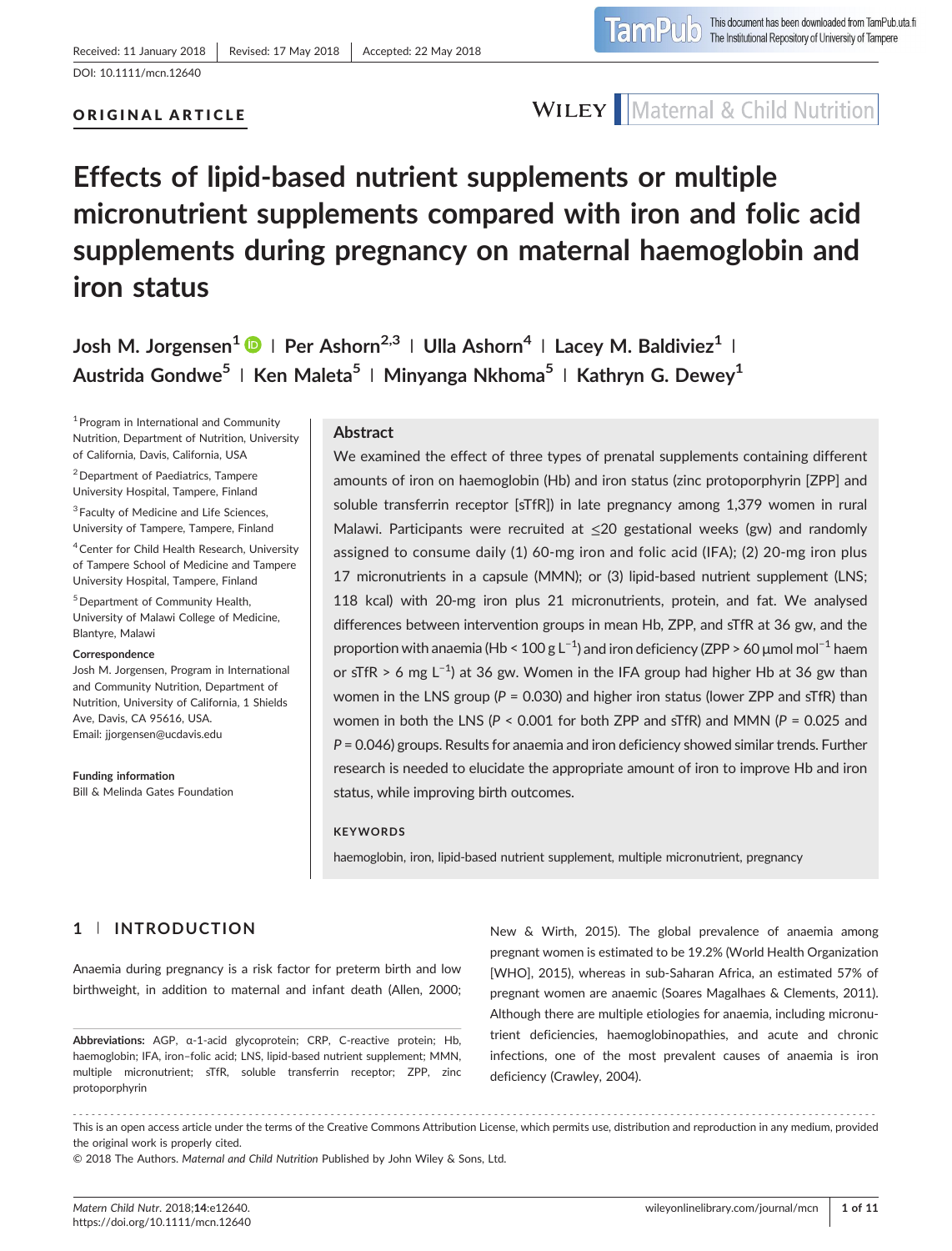### 2 of 11 WILEY-Maternal & Child Nutrition

Iron supplementation during pregnancy is helpful in preventing iron deficiency. A recent Cochrane review reported a 70% reduction in maternal anaemia and a 57% reduction in iron deficiency at term among women who received preventive iron supplementation during pregnancy (Pena‐Rosas, De‐Regil, Garcia‐Casal, & Dowswell, 2015). However, the optimal dose of iron is still not known. The WHO recommends 30–60 mg of elemental iron per day, with a preferred daily dose of 60 mg day<sup>-1</sup> in areas where anaemia among pregnant women is a severe public health problem (WHO, 2012). The UNICEF/WHO/ UNU international multiple micronutrient preparation for pregnant and lactating women provides the Recommended Dietary Allowance (RDA) of 15 vitamins and minerals, including 30 mg of iron. A daily supplement with 30 mg (rather than 60 mg) of iron was chosen for multiple reasons (lower side effects with a daily dose of 30 vs. 60 mg; other vitamins in the supplement enhance iron absorption; the need for higher doses of zinc with higher doses of iron would further exacerbate side effects; and the ability to use higher doses of iron in conjunction with the supplement for cases of more severe anaemia; Adu‐Afarwuah et al., 2016; UNICEF/UNU/WHO, 1999). However, even supplementation with only 30 mg of iron has been associated with side effects (Pena‐Rosas, De‐Regil, Dowswell, & Viteri, 2012).

The International Lipid‐based Nutrient Supplement (iLiNS) Project ([www.ilins.org\)](http://www.ilins.org/) was designed to study the impact on maternal and infant health of supplementation with a small‐quantity lipid‐based nutrient supplement (SQ‐LNS) provided to pregnant and lactating women and their children from 6 to 18 months of age. LNS differ from micronutrient supplements or fortificants because they are food products and contain energy, protein, and essential fatty acids, as well as a wider range of micronutrients than most micronutrient supplements or fortificants, including several macrominerals required for growth. The iron content per daily dose of 20 g of the SQ‐LNS used in this study was set at 20 mg, as described previously (Arimond et al., 2015), which is lower than the 30 mg in the UNICEF/WHO/UNU international multiple micronutrient preparation supplement. Supplementation with 20 mg day<sup>-1</sup> had been shown to be adequate to prevent iron deficiency anaemia during pregnancy (even among women who were anaemic at entry into prenatal care), while not causing gastrointestinal upset commonly associated with higher doses of iron (Milman, Byg, Bergholt, Eriksen, & Hvas, 2006; Zhou, Gibson, Crowther, & Makrides, 2009). The RDA for iron during pregnancy is 27 mg day<sup>−1</sup>, which drops to 9 mg day<sup>−1</sup> during lactation (Food and Nutrition Board Institute of Medicine, 2002). Pregnant women in the Mangochi District in Malawi consume an estimated 16–18 mg of iron per day (Hjertholm et al., 2018; Ndekha, 1998). Although this is higher than the median intake among pregnant women in the United States (approximately 15 mg day−<sup>1</sup> ; Food and Nutrition Board Institute of Medicine, 2002), it is still well below the RDA. We estimated that consuming a supplement with 20 mg day<sup>-1</sup>, combined with iron from the diet, would provide sufficient iron during pregnancy (without greatly exceeding the RDA during lactation), based on data indicating that iron absorption in the third trimester of pregnancy is high—25–66% when a modest dose of iron (6–18 mg) is consumed daily with food (Barrett, Whittaker, Williams, & Lind, 1994; Whittaker, Barrett, & Lind, 2001). Women in the second trimester need approximately 4–5 mg day<sup>-1</sup> of absorbed iron, which increases to 5–6 mg day−<sup>1</sup> in the third

#### Key messages

- Pregnant Malawian women who consumed 60-mg iron per day in an iron–folic acid supplement from  $\leq$ 20 gestational weeks had higher Hb and markers of iron status at 36 gestational weeks than did women who consumed 20 mg day−<sup>1</sup> as a lipid‐based nutrient supplement or a multiple micronutrient capsule.
- There were no differences in prevalence of anaemia or iron deficiency anaemia between the three groups at 36 gestational weeks.
- Further research is needed to elucidate the optimal dose of supplemental iron during pregnancy in this population.

trimester (Food and Nutrition Board Institute of Medicine, 2002). Assuming at least 10% absorption of iron from food (the estimated bioavailability from vegetarian diets; Food and Nutrition Board Institute of Medicine, 2002), we calculated that at least 1.5‐mg iron per day would be absorbed from the diet. Assuming 25% of the iron in LNS is absorbed, 20 mg of iron in LNS would provide at least 5 mg day−<sup>1</sup> of absorbed iron, which together with at least 1.5 mg of dietary iron would be sufficient to meet the needs in late pregnancy when demand is highest.

The primary aim of the iLiNS Project was to examine the effect of SQ-LNS on birth outcomes and infant growth. Additionally, we have examined a wide range of secondary outcomes among pregnant women and infants, including haemoglobin (Hb) and iron status among pregnant Ghanaian women (Adu‐Afarwuah et al., 2016). In the present study, we examine the effect of three iron-containing supplements (iron and folic acid [IFA], multiple micronutrient [MMN] capsule, and SQ‐LNS) on Hb and markers of iron status (zinc protoporphyrin [ZPP] and soluble transferrin receptor [sTfR]) among pregnant Malawian women.

### 2 | METHODS

The iLiNS Project DYAD Malawi trial was a randomized, controlled, outcome assessor‐blinded supplementation trial of mother–child dyads in the Mangochi District of rural Malawi (iLiNS‐DYAD‐M). The study has been described in detail elsewhere (Ashorn et al., 2015). The primary study focused on the effect of intervention on newborn outcomes and child growth. We have published or plan to publish various articles on other nutrient biomarkers and other outcomes. The focus of the current study is iron deficiency and anaemia. Briefly, study nurses explained the study to women who came to one of the study clinics for antenatal care and who were greater than 15 years of age and no more than 20 gestational weeks (gw). Interested women signed or thumbprinted an informed consent and were enrolled in the study if eligible. Women who had chronic medical conditions, pregnancy complications at enrolment (moderate to severe oedema, blood Hb concentration <50 g L<sup>-1</sup>, systolic blood pressure >160 mmHg, or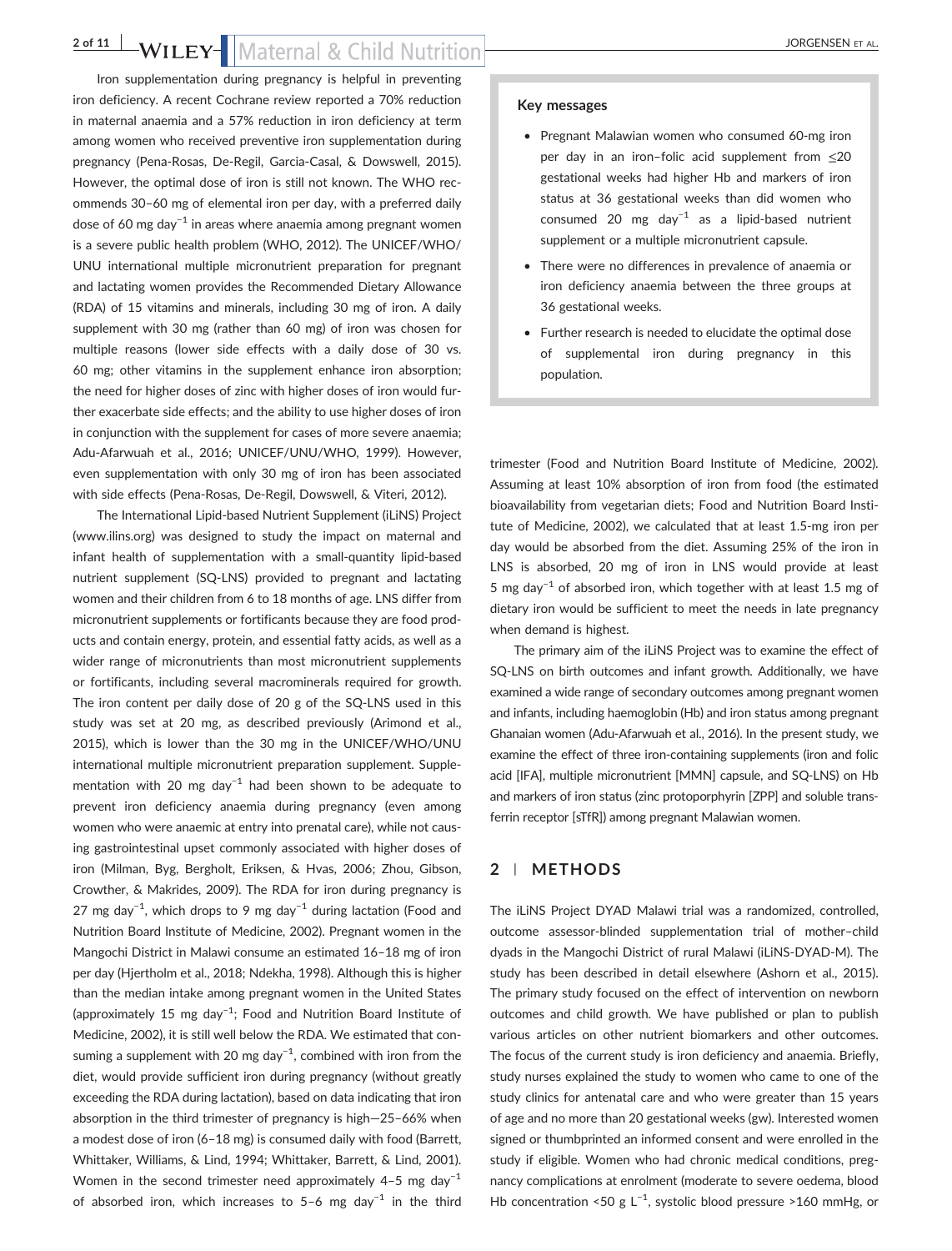diastolic blood pressure >100 mmHg), previous enrolment in iLiNS‐ DYAD, or concurrent enrolment in another clinical trial were excluded. We enrolled 1,391 women.

Women were randomly assigned to one of three intervention groups in blocks of nine by selecting an opaque envelope that contained one of nine letters. Each intervention group had three letters that corresponded to it. Women in the IFA group were instructed to consume each day from enrolment until delivery a capsule that contained 60 mg of iron and 400 μg of folic acid and from delivery to 6 months post‐partum a placebo capsule. IFA during pregnancy (but not post-partum) is considered the standard of care in Malawi. Women in the MMN group were instructed to consume each day from enrolment to 6 months post‐partum a capsule that contained 20 mg of iron, in addition to folic acid and 16 additional micronutrients (Table S1). The IFA/placebo and MMN capsules were identical in appearance. Women in the SQ-LNS group were instructed to consume each day from enrolment to 6 months post-partum a 20-g dose of LNS that contained the same 18 micronutrients as the MMN capsule, as well as four additional minerals, protein, and fat, and also provided 118 kcal of energy. Fifteen supplement doses were delivered by study staff every 14 days. Women in the IFA and MMN groups were instructed to consume the capsules with water after a meal, whereas those in the LNS group were instructed to mix one sachet of LNS with a small amount of food consumed as one dose in the morning. The LNS used in this study was deemed acceptable in the study catchment area (Phuka et al., 2011). On the same days that supplements were delivered, any remaining supplements from the previous delivery were counted and collected. The capsules were manufactured by DSM Nutritional Products South Africa (Pty) Ltd (Isando, South Africa). The LNS was produced and packed by Nutriset S.A.S. (Malaunay, France). The capsules and LNS were stored in a dark environment at 20–40°C. Field workers who delivered supplements were the only study staff who knew which women received LNS (but they did not know the difference between MMN and IFA), and participants were instructed not to disclose information about their supplements to anyone other than the field workers. Besides field workers who delivered supplements, all study staff, laboratory staff, and statisticians were blinded to group allocation. A statistician not involved in iLiNS‐DYAD‐M maintained the intervention code, which was stored sealed and not broken until all laboratory and statistical analyses were performed.

At the enrolment visit, sociodemographic information was collected by trained study staff. Trained anthropometrists measured the participants' weight and height in triplicate using high‐quality scales (SECA 874 flat scale, Seca GmbH & Co., Hamburg, Germany) and stadiometers (Harpenden stadiometer, Holtain Limited, Crosswell, Crymych, UK). Peripheral malaria parasitaemia was measured with a rapid test kit (Clearview Malarial Combo, Alere, South Africa), and HIV was analysed using a whole‐blood antibody rapid test (Alere Determine HIV-1/2, Alere, South Africa) and using another whole-blood antibody rapid test (Uni‐Gold HIV, Trinity Biotech plc, Bray, Ireland).

At the enrolment and 36 gw planned study visits, clinic nurses collected blood from the antecubital vein into a 7.5‐ml trace mineral‐free polypropylene syringe (Sarstedt Monovette, NH4‐heparin, Sarstedt Inc., Newton, NC, USA). The blood tube was immediately inverted 10 times to mix the heparin anticoagulant with the blood to prevent

clotting. A small aliquot of the whole blood was pipetted out and used to analyse Hb on the Hemocue 201+ system (Hemocue, Brea, CA, USA). The tube containing the remaining whole blood was then placed in an insulated cooler with ice packs until processing. Trained lab staff then aliquoted whole blood into microcuvettes and washed the red cells 3 times. The washed red cells were used for ZPP analysis (Aviv hematofluorometer, Aviv Biomedical Inc., Lakewood, NJ, USA). Trained lab staff then centrifuged the whole blood at 3,000 RPM for 15 min and separated plasma into storage cryovials. The storage vials were placed upright in freezer boxes in a −20°C freezer for temporary storage at the satellite clinics. Within 48 hr, drivers transported the plasma to the main laboratory for long‐term storage at −80°C.

Plasma was shipped to UCD on dry ice (World Courier) for analysis. We analysed sTfR from those samples by immunoturbidimetry on the Cobas Integra 400 system autoanalyser (F. Hoffmann‐La Roche Ltd., Basel, Switzerland). We analysed all the samples in singlet, except for 5%, which we randomly selected to be analysed in duplicate. None of those samples had a coefficient of variation greater than 5%.

ZPP and sTfR are commonly used markers of iron status. There is an inverse correlation between iron status and ZPP, as during iron deficiency, zinc, instead of iron, is incorporated into protoporphyrin IX, resulting in the formation of ZPP (Braun, 1999). The concentration of sTfR is also inversely proportional to total body iron status, as cells upregulate TfR when iron is needed in cells. Soluble TfR is proportional to the concentration of cellular TfR (Beguin, 2003). Ferritin is a commonly used marker of iron status. However, we did not analyse serum or plasma ferritin because we expected a high prevalence of inflammation in the study population, which complicates the interpretation of ferritin measurements.

Anaemia was defined as Hb <100 g  $L^{-1}$ , which has been suggested as an appropriate cut-off for pregnant women of African descent (Cao & O'Brien, 2013; Chang, O'Brien, Nathanson, Mancini, & Witter, 2003; Johnson‐Spear & Yip, 1994). In exploratory analyses, we also examined differences between groups in proportion of women with anaemia and iron deficiency anemia (IDA) using an Hb cut-off of 110 g L<sup>-1</sup> (WHO, 2011). High Hb was defined as >130 g L<sup>-1</sup> (Pena‐Rosas et al., 2015). Iron deficiency was defined as ZPP >60 μmol mol<sup>-1</sup> haem (Walsh et al., 2011) or sTfR >6.0 mg L<sup>-1</sup>. An sTfR cut-off of 8.5 mg L<sup>-1</sup> has been used previously when analysing sTfR by the enzyme‐linked immunosorbent assay (ELISA) method (Carriaga, Skikne, Finley, Cutler, & Cook, 1991; Rusia et al., 1999; Vandevijvere, Amsalkhir, Van Oyen, Egli, & Moreno‐Reyes, 2013). However, Pfeiffer et al. (2007) compared the ELISA and autoanalyser methods and found that the autoanalyser gives sTfR estimates approximately 30% lower than the ELISA method. Therefore, we decreased the 8.5 mg  $L^{-1}$  cut-off by approximately 30%, to 6.0 mg L<sup>-1</sup>. IDA was defined as Hb <100 g L<sup>-1</sup> and either ZPP >60  $\mu$ mol mol $^{-1}$  haem or sTfR >6.0 mg L $^{-1}$ .

The trial was performed according to Good Clinical Practice guidelines and the ethical standards of the Helsinki Declaration. The protocol was approved by the College of Medicine Research and Ethics Committee, University of Malawi, Institutional Review Board at UC Davis, and the Ethics Committee of Pirkanmaa Hospital District, Finland. Key details of the protocol were published at the clinical trial registry of the National Library of Medicine, Bethesda, MD, USA ([http://www.clinicaltrials.gov/,](http://www.clinicaltrials.gov/) trial identification NCT01239693).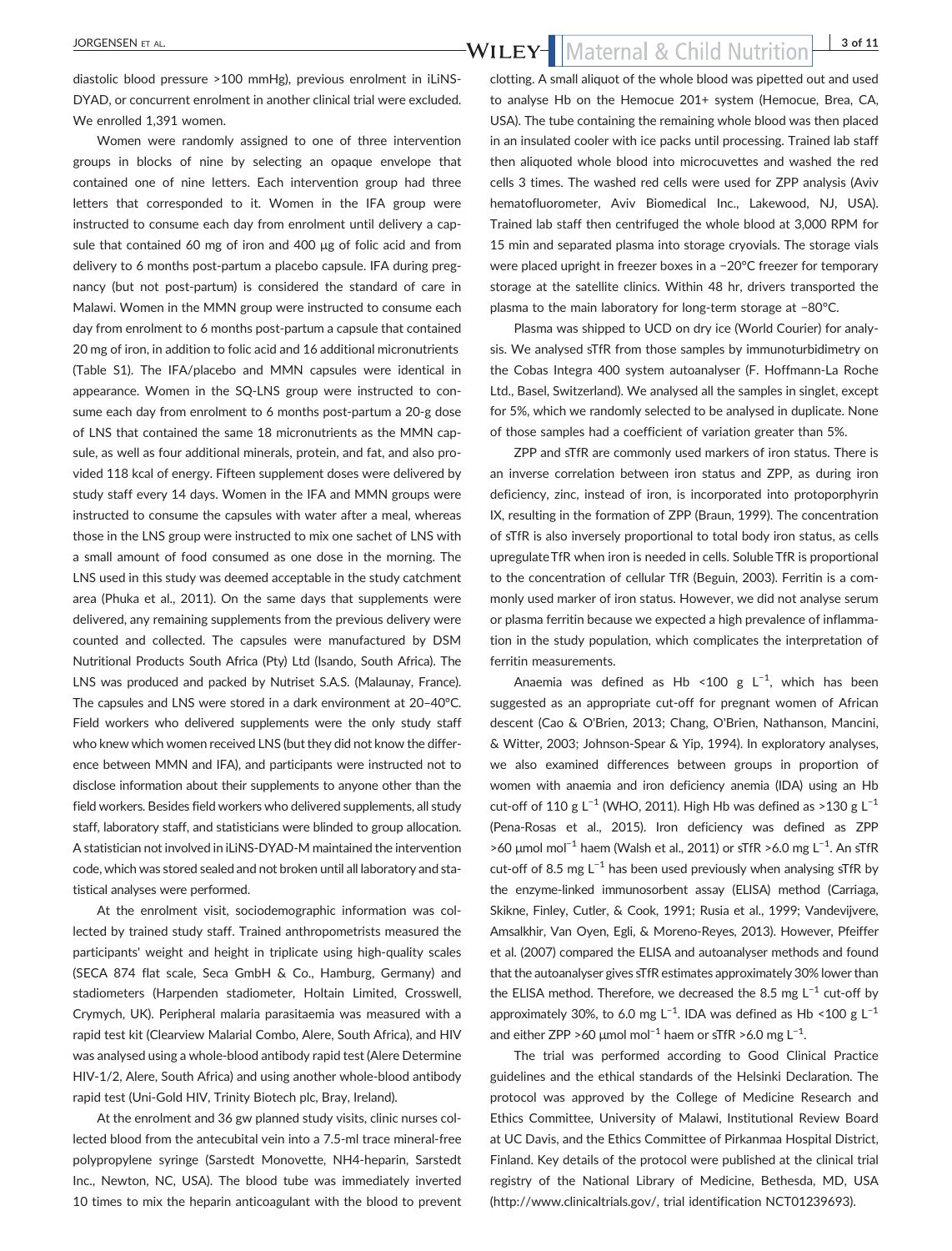### 2.1 | Details of statistical analysis

Details of the sample size calculation are described in detail elsewhere (Ashorn et al., 2015). Briefly, assuming an effect size of 0.3 (difference between groups, divided by the pooled SD) for each continuous outcome, assuming 80% power and a two‐sided Type I error rate of 5% would require 216 participants per group, for a total of 648 participants. Allowing for up to 25% loss to follow‐up, we would have needed to recruit 864 subjects. A secondary aim of the primary study was to study the interaction between the maternal intervention and several potential effect modifiers, which required that we increase the sample size. The final sample size of 370 per group provided the study with 80% power to detect main effects of >0.23 SD.

We performed statistical analysis with the SAS version 9.3 software package (SAS Institute Inc., Cary, NC, USA). We conducted the statistical analysis according to the analysis plan written and published before the intervention code was opened ([www.ilins.org\)](http://www.ilins.org). We based the analysis on the principle of modified intention to treat. That is, we included in the analyses all participants who were randomized, except that those with missing data on an outcome variable were excluded from the analyses of that outcome. Two participants whose group allocation was incorrectly transcribed and assigned during enrolment were included in the group corresponding to the actual intervention they received throughout the trial. Outcome variables were inspected for conformance to normal distribution and were transformed where necessary. Soluble TfR, ZPP, C‐reactive protein (CRP), and α‐1‐acid glycoprotein (AGP) were log‐transformed before analyses were performed.

We analysed differences between those included and excluded from the current analysis by Student's t test (comparison of means) or Fisher's exact test (comparison of proportions). We analysed the differences between groups in mean Hb, ZPP, and sTfR at 36 gw, with the main effect being intervention group with and without controlling for baseline status of each variable and chosen covariates. Unadjusted analyses were performed using analysis of variance models, whereas analysis of covariance (ANCOVA) was used for unadjusted models. We then performed pairwise comparisons with a Tukey–Kramer adjustment. We compared the differences between groups in the proportion of women who had low or high Hb, high ZPP or sTfR, or who had IDA (i.e., low Hb and either high ZPP or sTfR) at either the baseline or the 36 gw visit by log-Poisson regression. We examined values at 36 gw with and without controlling for the baseline status for each variable and chosen covariates.

The covariates in the ANCOVA and log-Poisson regression models were included based on whether these variables (a) have been shown in prior work to influence the outcome and (b) were associated  $(P < 0.10)$  with the outcome in bivariate analyses. The following baseline variables were selected a priori and were examined as potential covariates: maternal body mass index (BMI) at enrolment, malaria status, HIV status, primiparity, maternal educational achievement, site at enrolment, season of enrolment, maternal Hb (for ZPP and sTfR analyses), and ZPP and sTfR (for Hb analyses).

To examine effect modification, variables were selected a priori based on their expected associations with Hb, ZPP, and sTfR. Two‐way interactions between group assignment and Hb, ZPP, sTfR, CRP, AGP, and BMI at enrolment; maternal educational achievement, HIV status, malaria status at enrolment, and season of and site at enrolment were included separately in the ANCOVA models (for continuous outcomes) or logistic regression (for bivariate outcomes) for Hb, ZPP, and sTfR at 36 gw. Significant interactions ( $P < 0.05$ ) were further examined by stratifying participants into high or low categories for continuous effect modifiers or presence or absence of a predictor for bivariate effect modifiers, in order to understand the nature of the effect modification.

Because of the known effect of inflammation on Hb (Weiss & Goodnough, 2005), we conducted a sensitivity analysis to compare the groupwise differences in mean Hb at 36 gw (by ANCOVA) and proportion of women who were anaemic at 36 gw (by log‐Poisson regression) after excluding cases with elevated CRP or AGP at 36 gw. Both models controlled for baseline Hb, CRP, and AGP. Elevated CRP was defined as CRP > 5 g  $L^{-1}$ , and elevated AGP was defined as AGP >1 mg  $L^{-1}$  (Thurnham et al., 2010).

### 3 | RESULTS

Women were enrolled at the four antenatal clinics between February 2011 and August 2012. Of the 9,310 women approached by iLiNS Malawi team members, 1,391 were successfully enrolled and randomized to one of the three intervention groups, with a mean gestational age at enrolment of 16.8 weeks (Figure 1). Twelve of those enrolled carried twins and were excluded from the analyses. Of the remaining 1,379 included in the analyses, we analysed Hb at enrolment from 1,377 (99.9%), ZPP from 1,325 (96.1%), and sTfR from 1,371 (99.4%). At the 36 gw visit, we analysed Hb from 1,040 (75.4% of the original 1,379 women who completed the enrolment visit), ZPP from 1,008 (73.1%), and sTfR from 1,067 (77.4%). There were 352, 363, and 352 participants in the IFA, MMN, and LNS groups, respectively, who were included in the analyses at 36 gw. There were no differences between intervention groups in the proportion of women from whom Hb, ZPP, and sTfR at 36 gw were not available ( $P > 0.8$  for all). There were no differences between groups in the mean (SD) percentage of days supplements were consumed (IFA, 84.2 [16.6]; MMN, 83.4 [18.1]; LNS, 85.6 [16.9]; P = 0.170), severe adverse events (IFA, 9.1%; MMN, 9.7%; LNS, 11.9%; P = 0.353), or preterm delivery (IFA, 11.3%; MMN, 9.5%; LNS, 9.1%; P = 0.528).

The baseline characteristics of the participants included in the current analyses at 36 gw are shown in Table 1. Compared with those included in the current analyses at 36 gw, those not included in the current analyses were on average younger and of higher socioeconomic status (P < 0.001 for both) and had a higher proportion of primiparity and anaemia ( $P < 0.001$  for both; Table S2).

At enrolment, the mean (SD) Hb level of all participants included in these analyses was 111.5 (16.3) g L<sup>-1</sup>. The prevalence of anaemia (Hb <100 g L<sup>-1</sup>) was 20.8%, whereas 11.1% had high Hb (>130 g L<sup>-1</sup>). The mean (SD) ZPP at enrolment was 54.5 (41.6)  $\mu$ mol mol<sup>-1</sup> haem, with 24.5% of participants having high ZPP (>60 μmol mol<sup>-1</sup> haem). The mean (SD) sTfR was 4.8 (2.7) mg L<sup>-1</sup>, with 19.7% having high sTfR (>6 mg L<sup>-1</sup>).

At 36 gw, the mean (SD) Hb was 110.8 (15.2) g L<sup>-1</sup>, 20.4% of women were anaemic, and 8.5% had high Hb. The mean (SD) ZPP at 36 gw was 60.2 (40.9) µmol mol<sup>-1</sup> haem, with 34.0% of participants having high ZPP. The mean (SD) sTfR was 5.6 (3.0) mg L<sup>-1</sup>, with 33.5% of participants having high sTfR.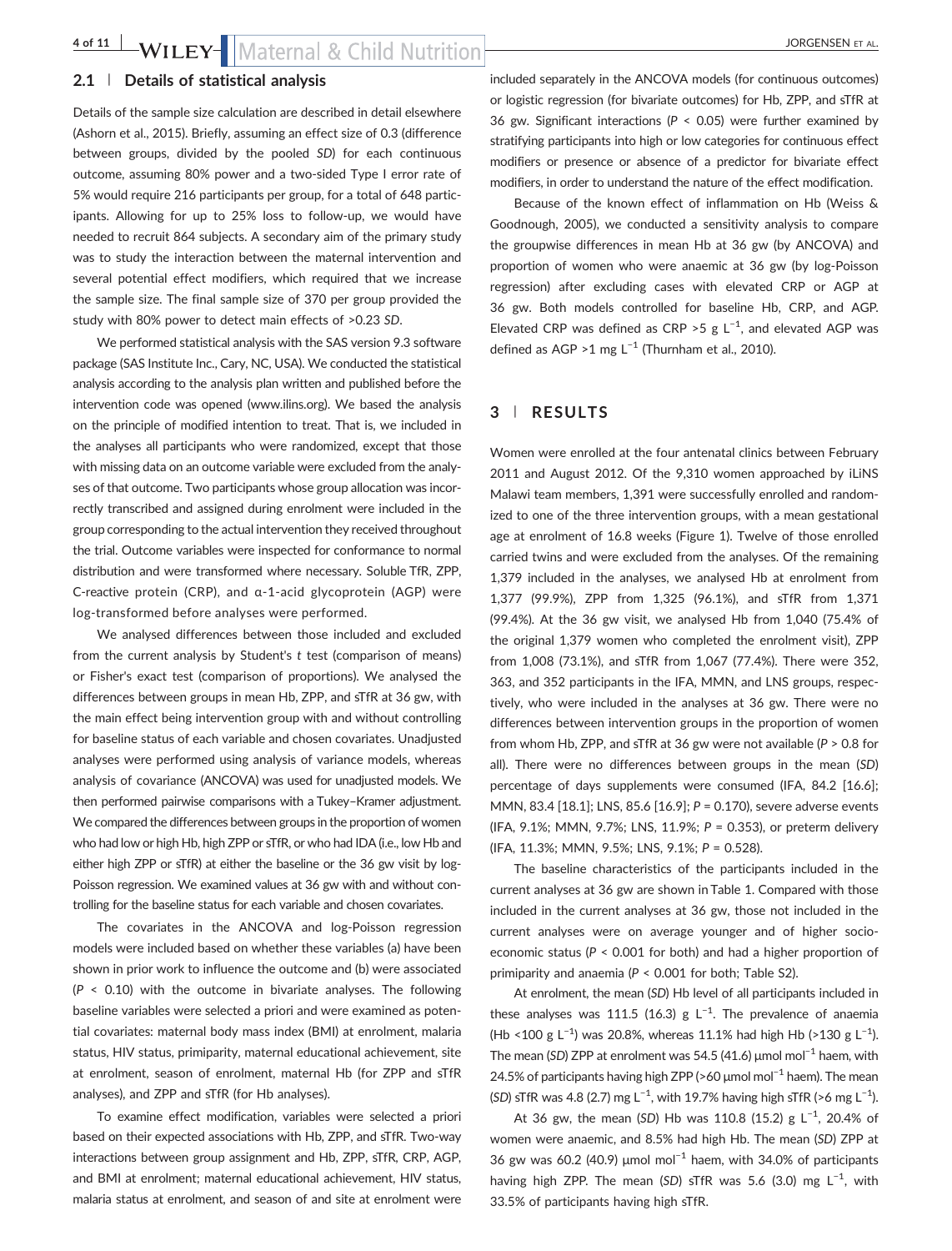

FIGURE 1 Schematic representation of recruitment, enrolment, and follow‐up of Malawian women who participated in the iLiNS Project. IFA: iron–folic acid; MMN: multiple micronutrient; Hb: haemoglobin; ZPP: zinc protoporphyrin; sTfR: soluble transferrin receptor

Table 2 shows that there were differences in mean Hb, ZPP, and sTfR between the intervention groups at 36 gw. Results were generally similar whether or not they were adjusted for the baseline value of the outcome variable, and further adjustment for other covariates did not change the findings. After adjusting for baseline Hb, the mean Hb at 36 gw in the IFA group was significantly greater than in the LNS group ( $P = 0.030$ ) and tended to be greater than in the MMN group ( $P = 0.058$ ). Adjusting for baseline ZPP, mean ZPP at 36 gw was lower in the IFA group than in both the LNS group ( $P < 0.001$ ) and the MMN group ( $P = 0.025$ ). Similarly, mean sTfR at 36 gw was lower in the IFA group compared with either the LNS ( $P < 0.001$ ) or MMN group ( $P = 0.046$ ) in models adjusted for baseline sTfR.

Table 3 shows that there were no differences in the prevalence of anaemia, high Hb, high sTfR, or IDA (using a cut-off of 100 g  $\mathsf{L}^{-1}$ ) between groups after adjusting for the baseline status. There were differences between intervention groups in prevalence of iron deficiency when defined by high ZPP but not when defined by high sTfR. Specifically, there was a greater risk of high ZPP among women in the LNS group compared with both the IFA (RR [95% CI]: 1.86 [1.22, 2.83]) and MMN (RR: 1.69 [1.12, 2.56]) groups after adjusting for baseline ZPP.

When using a cut-off of 110 g  $L^{-1}$  to define anaemia and IDA, there continued to be no differences in the prevalence of anaemia between intervention groups (global  $P = 0.158$ ; data not shown), but the risks of IDA among women in the LNS and MMN groups were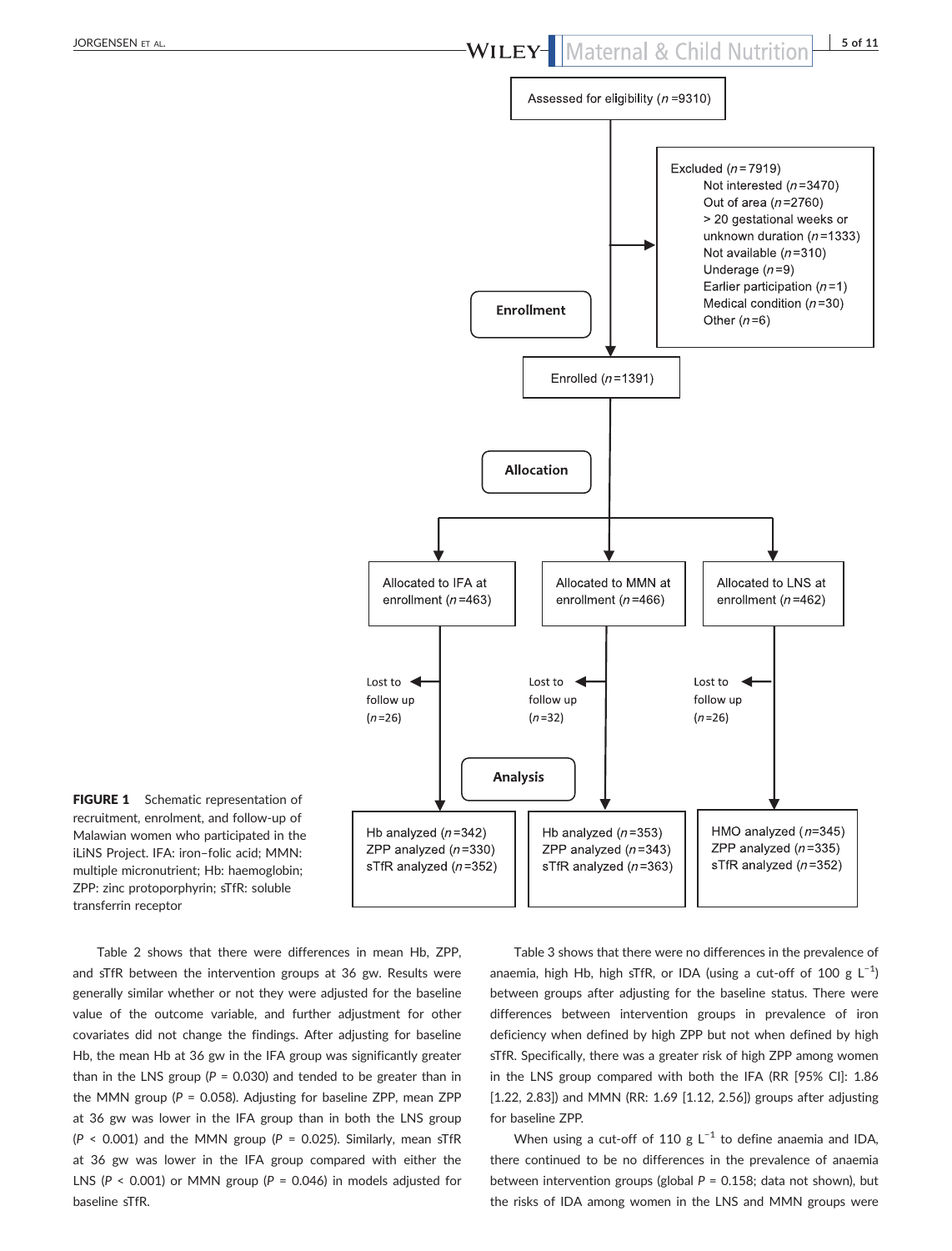### 6 of 11 WILEY- Maternal & Child Nutrition State Contract on the Borgensen Et AL.

| Characteristic                                                 | <b>IFA</b>   | <b>MMN</b>   | <b>LNS</b>   |
|----------------------------------------------------------------|--------------|--------------|--------------|
| Number of participants                                         | 352          | 363          | 352          |
| Mean (SD) age (years)                                          | 25.1(5.9)    | 25.4(6.1)    | 25.3(6.3)    |
| Mean (SD) gestational age at enrolment (weeks)                 | 16.8(2.1)    | 16.8(2.1)    | 16.9(2.2)    |
| Mean (SD) education (completed years)                          | 4.0(3.4)     | 4.0(3.4)     | 4.1(3.5)     |
| Mean (SD) socio-economic score                                 | $-0.06(1.0)$ | $-0.04(0.9)$ | $-0.02(1.0)$ |
| Proportion of nulliparous women                                | 19.4%        | 19.1%        | 20.7%        |
| Mean (SD) body mass index (BMI; $kg \, \text{m}^{-2}$ )        | 22.1(2.6)    | 22.2(3.0)    | 22.1(2.8)    |
| Proportion of women with a low BMI (<18.5 kg m <sup>-2</sup> ) | 5.4%         | 5.0%         | 6.6%         |
| Proportion of anaemic women (Hb <100 g $L^{-1}$ )              | 18.2%        | 18.0%        | 19.6%        |
| Proportion of anaemic women (Hb <110 g $L^{-1}$ )              | 45.0%        | 43.8%        | 43.4%        |
| Proportion of women with a positive HIV test                   | 14.7%        | 10.3%        | 13.1%        |
| Proportion with a positive malaria test (RDT)                  | 21.3%        | 24.0%        | 23.1%        |

Note. Hb: haemoglobin; IFA: iron–folic acid; MMN: multiple micronutrients; LNS: lipid‐based nutrient supplement.

significantly higher than in the IFA group (RR [95% CI]: 1.43 [1.11, 1.85] and 1.31 [1.02, 1.70], respectively; Table 3).

There were no significant interactions ( $P < 0.05$ ) between group assignment and potential effect modifiers when the outcome was mean ZPP or sTfR or proportion with elevated ZPP or sTfR at 36 gw. There were significant interactions between group assignment and baseline Hb or sTfR when the outcome was mean Hb or the proportion of women with high Hb at 36 gw (Table 4). However, in stratified analysis, there were no differences in mean Hb or probability of elevated Hb between groups among women who were or were not anaemic at enrolment. There were no differences in mean Hb among those without elevated sTfR at enrolment, but among those with elevated sTfR at enrolment, Hb was greater at 36 gw in the IFA group compared with both the MMN and LNS groups ( $P = 0.020$  and  $P = 0.005$ , respectively). There were no differences in probability of elevated Hb among those with or without high sTfR at enrolment. There was also a significant interaction between group assignment and presence of malaria infection with regard to the proportion of women with low Hb at 36 gw. Specifically, among those with malaria at enrolment, the probability of low Hb at 36 gw was lower in the IFA and MMN groups than in the LNS group ( $P = 0.028$  and  $P = 0.014$ , respectively), but there were no differences among women without malaria at enrolment.

We also examined differences in mean Hb and proportions of women with low or high Hb among women without inflammation (CRP <5 mg L<sup>-1</sup> and AGP <1 g L<sup>-1</sup>). Of the 1,026 women from whom Hb, CRP, and AGP data were available at 36 gw, 318 had inflammation and were excluded. We found no differences between intervention groups in mean Hb at 36 gw ( $P = 0.112$ ; Table 2) or prevalence of anaemia ( $P = 0.104$ ; Table 3) after adjusting for baseline Hb, CRP, and AGP. There were no differences between the intervention groups in the proportion of women with elevated Hb ( $P = 0.358$ ) after excluding women with inflammation in adjusted models.

### 4 | DISCUSSION

Among pregnant Malawian women enrolled in the iLiNS‐DYAD study, those who were provided with IFA (60 mg of iron per day) from

enrolment (≤20 gw) to 36 gw had higher Hb and markers of iron status at 36 gw compared with those provided with LNS or MMN (20 mg of iron per day). Furthermore, the prevalence of anaemia tended to be lower in the IFA group compared with the MMN and LNS groups, which corresponds with greater iron deficiency (high ZPP) in the LNS and MMN groups compared with the IFA group, although there were no apparent differences in high sTfR.

These results are similar to those of the sister iLiNS‐DYAD trial in Ghana that had the same study design and interventions as the study in Malawi (Adu‐Afarwuah et al., 2016). In both sites, Hb and iron status were higher among those provided with IFA, compared with LNS and MMN. However, in Ghana, the prevalence of anaemia (Hb <100 g L−<sup>1</sup> ) decreased during pregnancy and was quite low (2–8%) by 36 gw, whereas in Malawi, the prevalence of anaemia was similar at enrolment and 36 gw and was higher at 36 gw (~20% at 36 gw) than in Ghana. At the same time, the prevalence of high Hb increased during pregnancy in Ghana, yet decreased in Malawi. There were a number of differences between the Ghana and Malawi populations that may have contributed to the differences in prevalence of low and high Hb. At enrolment, the Ghanaian women had higher Hb, lower prevalence of anaemia and iron deficiency, lower prevalence of malaria, younger age, higher BMI, higher education level, and higher socio‐economic status, and were more likely to be nulliparous.

One obvious explanation for the higher mean Hb and iron status in the IFA group compared with the LNS and MMN groups at 36 gw is that the dose of iron in the IFA was 3 times greater than in the MMN or LNS. Other studies in a variety of populations have shown no differences in Hb or iron status between women who consumed 30 mg of iron in MMN compared with those who consumed 60 mg of iron together with folic acid (Allen, Peerson, & Maternal Micronutrient Supplementation Study, 2009; Mei et al., 2014; Roberfroid et al., 2011). It is possible that the extra 10 mg of iron (30 mg in the latter studies vs. 20 mg in the LNS and MMN used in the current study) accounts for the difference in results. In Australia, Zhou et al. (2009) found that a 20‐mg daily dose of iron was adequate to prevent iron deficiency during pregnancy, but in Denmark, pregnant women who consumed 20 mg of iron per day had a higher prevalence of iron deficiency and IDA compared with those who consumed 40 mg day−<sup>1</sup>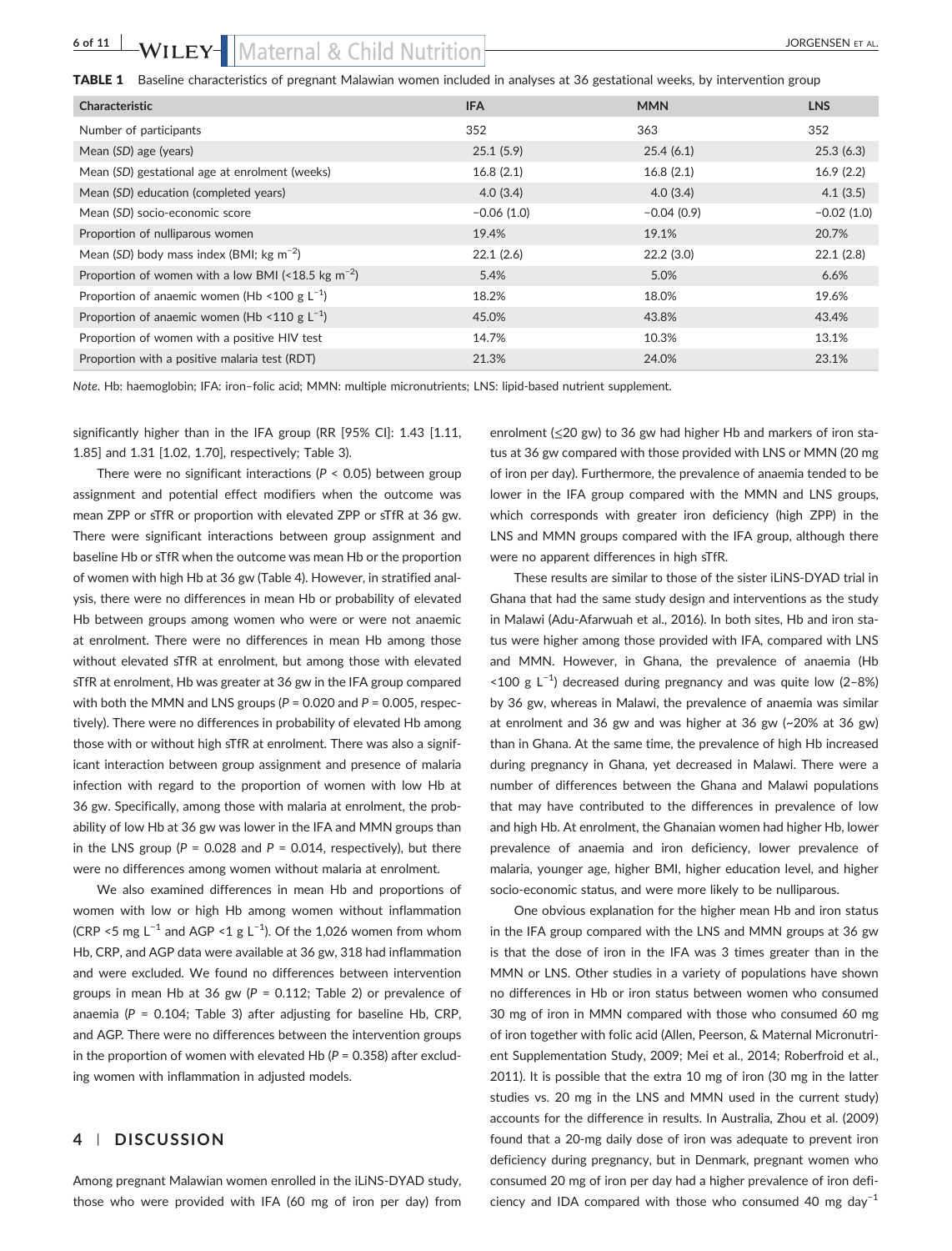| TABLE 2                               | Mean [95% CI] Hb, ZPP, and sTfR at baseline and 36 gestational weeks among pregnant Malawian women, by intervention group                                                                                                                                                                                                                                                                                                                               |                                                                                        |                                                    |                                                                                                                                       |                    |                                                       |                          |                                                    |                    |                                                  |                    |
|---------------------------------------|---------------------------------------------------------------------------------------------------------------------------------------------------------------------------------------------------------------------------------------------------------------------------------------------------------------------------------------------------------------------------------------------------------------------------------------------------------|----------------------------------------------------------------------------------------|----------------------------------------------------|---------------------------------------------------------------------------------------------------------------------------------------|--------------------|-------------------------------------------------------|--------------------------|----------------------------------------------------|--------------------|--------------------------------------------------|--------------------|
|                                       |                                                                                                                                                                                                                                                                                                                                                                                                                                                         | Result by intervention group <sup>d</sup>                                              |                                                    |                                                                                                                                       |                    | LNS group and IFA group<br>Comparison between         |                          | LNS group and MMN group<br>Comparison between      |                    | MMN group and IFA group<br>Comparison between    |                    |
| Outcome                               | Time point                                                                                                                                                                                                                                                                                                                                                                                                                                              | ΙĔΑ                                                                                    | MMN                                                | SNT                                                                                                                                   | value <sup>c</sup> | Difference in<br>means <sup>c</sup>                   | value <sup>c</sup><br>P. | Difference in<br>means <sup>c</sup>                | value <sup>c</sup> | Difference in<br>means <sup>c</sup>              | value <sup>c</sup> |
| $Hb$ (g $L^{-1}$ )                    | $\overline{a}$<br>36 gw, adjusted model <sup>b,e</sup><br>those with CRP >5 g I<br>36 gw, after excluding<br>or AGP >1 mg $L^{-1d}$<br>Baselinea,e                                                                                                                                                                                                                                                                                                      | 111.3 [109.8, 112.9] 111.4<br>112.7 [111.2, 114.1] 110.3<br>113.4 [111.6, 115.2] 111.2 | [108.8, 111.7]<br>[109.5, 112.9]<br>[109.9, 112.9] | 111.7 [110.2, 113.2]<br>110.0 [108.5, 111.4]<br>111.0 [109.3, 112.8]                                                                  |                    | $0.020 -2.7 [-5.2, -0.2]$<br>$0.112 -2.4 [-5.4, 0.6]$ |                          | $0.030 -0.3 [-2.7, 2.2]$<br>0.149 -0.2 [-3.1, 2.8] | 0.960<br>0.992     | $-2.4$ [ $-4.9$ , 0.1]<br>$-2.2$ [ $-5.2$ , 0.7] | 0.179<br>0.058     |
| ZPP (umol mol <sup>-1</sup><br>haem)  | 36 gw, adjusted model <sup>b</sup><br>Baseline <sup>a,1</sup>                                                                                                                                                                                                                                                                                                                                                                                           | 48.9 [46.7, 51.1]<br>46.0 [43.9, 48.2]                                                 | [44.6, 49.2]<br>[49.8, 54.3]<br>46.8<br>52.0       | 56.5 [54.1, 59.1]<br>46.0 [43.8, 48.4]                                                                                                | 0.001              | 9.7 [3.7, 15.7]                                       | 0.001                    | $6.7[-0.7, 12.7]$                                  | 0.124              | $3.0$ [-3.0, 9.0]                                | 0.025              |
| sTfR (mg $L^{-1}$ )                   | 36 gw, adjusted model <sup>b</sup><br>Baseline <sup>a,f</sup>                                                                                                                                                                                                                                                                                                                                                                                           | 4.3 [4.2, 4.5]<br>4.8 [4.7, 5.0]                                                       | [4.1, 4.4]<br>[5.0, 5.3]<br>4.3<br>5.1             | 4.4 [4.2, 4.6]<br>5.3 [5.1, 5.5]                                                                                                      | 0.001              | 0.5 [0.1, 0.9]                                        | $-0.001$                 | $0.05[-0.4, 0.5]$                                  | 0.332              | $0.5$ [0.1, 0.9]                                 | 0.046              |
| aUnadjusted model.<br>protoporphyrin. | Note. AGP: a-1-acid glycoprotein; CRP: C-reactive protein; Hb: haemoglobin; HFA: iron-folic acid; LNS: lipid-based nutrient: supplement; MMN: multiple micronutrients; sTfR: soluble transferrin receptor; ZPP: zinc                                                                                                                                                                                                                                    |                                                                                        |                                                    |                                                                                                                                       |                    |                                                       |                          |                                                    |                    |                                                  |                    |
|                                       | <sup>b</sup> P values for adjusted models shown herein were adjusted only for the baseline value of the outcome variable. Models that included other covariates significantly related to the outcome variable were also examined but<br>did not yield significantly different results than models including only the baseline value of the outcome variable as a covariate.                                                                             |                                                                                        |                                                    |                                                                                                                                       |                    |                                                       |                          |                                                    |                    |                                                  |                    |
| using log-transformed ZPP and sTfR.   | <sup>c</sup> Unadjusted P values were calculated using ANOVA; adjusted P values were calculated using analysis of covariance (ANCOVA). Data for ZPP and sTfR were log-transformed before analyses were performed. Because of<br>the difficulty in calculating variance of log-transformed variables, pairwise differences (and 95% CI) for ZPP and sTfR were determined using untransformed data. However, P values for the differences were determined |                                                                                        |                                                    |                                                                                                                                       |                    |                                                       |                          |                                                    |                    |                                                  |                    |
|                                       | <sup>o</sup> Comparisons between intervention groups among women without inflammation were adjusted for baseline Hb, CRP, and AGP.<br>evalues reported are mean for unadjusted models and least squares mean for adjusted models.                                                                                                                                                                                                                       |                                                                                        |                                                    |                                                                                                                                       |                    |                                                       |                          |                                                    |                    |                                                  |                    |
|                                       | MMN: n = 343, LNS: n = 335. sTfR at baseline: IFA: n = 456, MMN: n = 4462, LNS: n = 453. sTfR at 36 gw: IFA: n = 352, MMN: n = 363. LNS: n = 352.<br>5sample sizes: Hb at baseline: IFA n = 460, MMN n = 463, LNS n = 454. Hb at 36                                                                                                                                                                                                                     |                                                                                        |                                                    | gw: IFA: n = 342, MMN: n = 353, LNS: n = 3546. ZPP at baseline: IFA: n = 446, MMN: n = 445, LNS: n = 434. ZPP at 36 gw: IFA: n = 330, |                    |                                                       |                          |                                                    |                    |                                                  |                    |

JORGENSEN ET AL .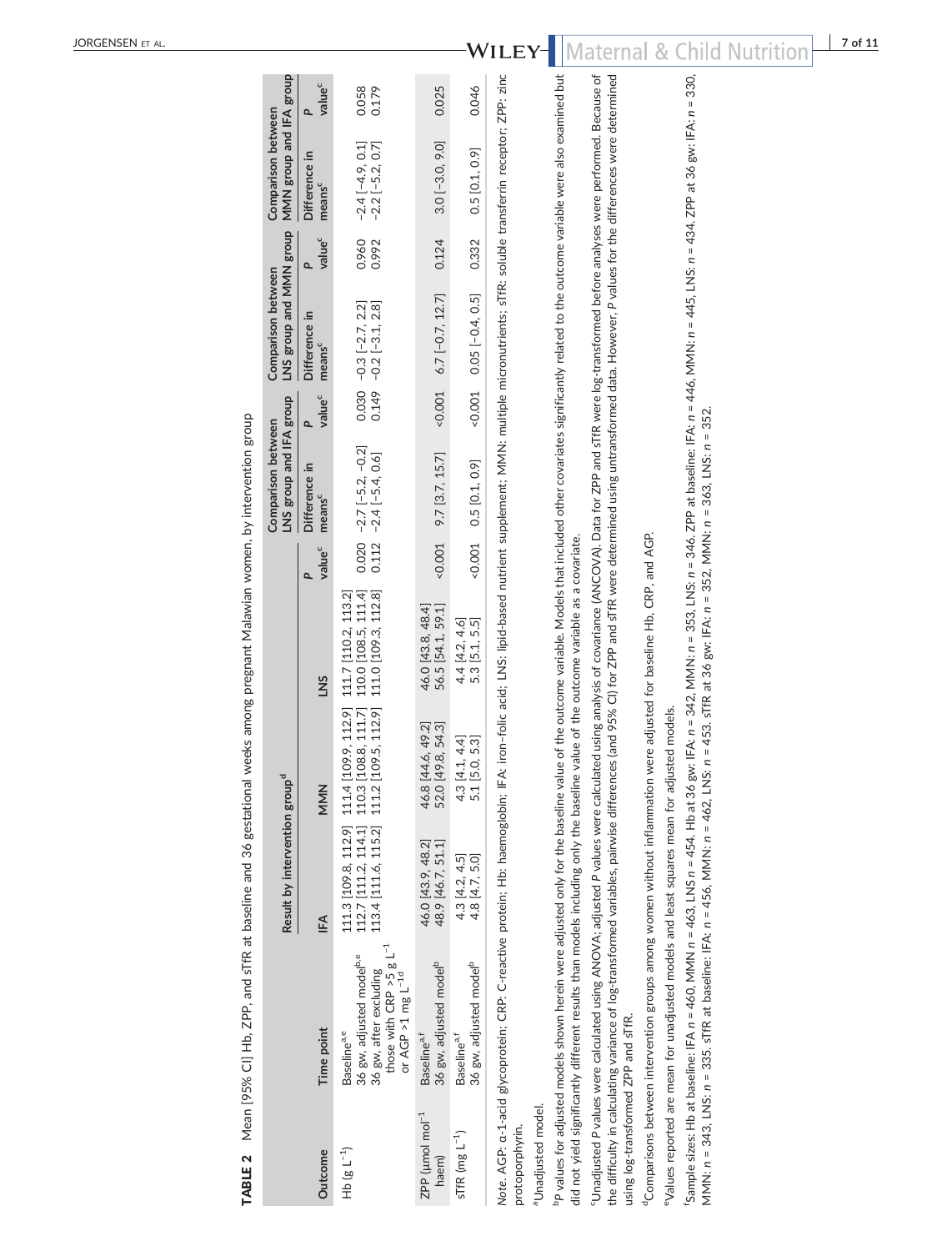| between groups                        |                                                                                                                                                                                                                                                                                                                                                                                                                                                                                                            |                                                    |                                                    |                                                    |                      |                                                            |                                          |                      |                                               |                      |
|---------------------------------------|------------------------------------------------------------------------------------------------------------------------------------------------------------------------------------------------------------------------------------------------------------------------------------------------------------------------------------------------------------------------------------------------------------------------------------------------------------------------------------------------------------|----------------------------------------------------|----------------------------------------------------|----------------------------------------------------|----------------------|------------------------------------------------------------|------------------------------------------|----------------------|-----------------------------------------------|----------------------|
|                                       |                                                                                                                                                                                                                                                                                                                                                                                                                                                                                                            |                                                    | Number of outcomes/women with outcome data         |                                                    |                      | LNS group and IFA group<br>Comparison between              | LNS group and MMN<br>Comparison between  | dno.a                | MMN group and IFA group<br>Comparison between |                      |
| Outcome                               | Time point                                                                                                                                                                                                                                                                                                                                                                                                                                                                                                 | l⊧A                                                | MMN                                                | SNT                                                | P value <sup>d</sup> | P value <sup>e</sup><br>Relative risk<br>[95% CI]          | Relative risk<br>[95% CI]                | P value <sup>e</sup> | Relative risk<br>[95% CI]                     | P value <sup>e</sup> |
| $Hb \le 100 g L^{-1}$                 | or AGP >1 mg $L^{-1c}$<br>with CRP $>$ 5 g L <sup>-1</sup><br>excluding those<br>36 gw, after<br>Baseline <sup>a</sup><br>36 $\text{gw}^b$                                                                                                                                                                                                                                                                                                                                                                 | 31/228 (13.6%)<br>97/460 (21.1%)<br>56/342 (16.4%) | 92/463 (19.9%)<br>76/353 (21.5%)<br>48/246 (19.5%) | 80/346 (23.1%)<br>97/454 (21.4%)<br>52/234 (22.2%) | 0.087<br>0.104       | 0.079<br>0.193<br>1.55 [0.96, 2.48]<br>1.35 [0.86, 2.13]   | 0.90 [0.57, 1.40]<br>0.88 [0.59, 1.30]   | 0.516<br>0.837       | 1.39 [0.86, 2.24]<br>1.54 [0.99, 2.40]        | 0.242<br>0.057       |
| $Hb > 130 g L^{-1}$                   | after excluding those<br>or AGP >1 mg $L^{-1c}$<br>with CRP $>$ 5 g L <sup>-1</sup><br>Baseline <sup>a</sup><br>$36$ gw <sup>b</sup><br>36 gw,                                                                                                                                                                                                                                                                                                                                                             | 55/460 (12.0%)<br>36/342 (10.5%)<br>19/228 (8.3%)  | 48/463 (10.4%)<br>26/353 (7.4%)<br>24/246 (9.8%)   | 50/454 (11.0%)<br>26/346 (7.5%)<br>20/234 (8.6%)   | 0.329<br>0.358       | 0.454<br>0.467<br>$0.72$ [0.38, 1.37]<br>1.25 [0.68, 2.29] | $0.97$ [0.49, 1.92]<br>1.15 [0.64, 2.09] | 0.993<br>0.639       | 0.70 [0.37, 1.32]<br>1.08 [0.58, 2.03]        | 0.385<br>0.801       |
| ZPP >60 µmol mol <sup>-1</sup> haem   | Baseline <sup>a</sup><br>$36$ gw <sup>b</sup>                                                                                                                                                                                                                                                                                                                                                                                                                                                              | 94/330 (28.5%)<br>103/446 (23.1%)                  | 114/445 (25.6%)<br>.12/343(32.8%)                  | 136/335 (40.6%)<br>108/434 (24.9%)                 | 0.001                | 0.002<br>1.86 [1.22, 2.83]                                 | 1.69 [1.12, 2.56]                        | 0.007                | 1.09 [0.71, 1.68]                             | 0.875                |
| sTfR >6.0 mg $L^{-1}$                 | Baseline <sup>a</sup><br>$36$ gw <sup>b</sup>                                                                                                                                                                                                                                                                                                                                                                                                                                                              | 88/456 (19.3%)<br>103/352 (29.3%)                  | 92/462 (19.9%)<br>26/363 (34.7%)                   | 128/352 (36.4%)<br>90/453 (19.9%)                  | 0.139                | 0.119<br>1.41 [0.94, 2.12]                                 | $0.88$ [0.59, 1.31]                      | 0.729                | 1.24 [0.82, 1.87]                             | 0.433                |
| Iron deficiency anaemia               | 36 gw <sup>b</sup> (cut-off = 100 g L <sup>-1</sup> )<br>36 gw <sup>b</sup> (cut-off = 110 g L <sup>-1</sup> )<br>Baseline <sup>a</sup>                                                                                                                                                                                                                                                                                                                                                                    | 49/458 (10.7%)<br>34/339 (10.0%)<br>69/339 (20.5%) | 58/461 (12.6%)<br>51/350 (14.6%)<br>99/350 (28.3%) | 54/343 (15.7%)<br>103/343 (30.1%)<br>55/451 (12.2% | 0.079<br>0.008       | 1.62 [1.05, 2.48] 0.029<br>0.006<br>1.43 [1.11, 1.85]      | 1.12 [0.78, 1.61]<br>0.92 [0.73, 1.14]   | 0.535<br>0.434       | 1.44 [0.94, 2.21]<br>1.31 [1.02, 1.70]        | 0.096<br>0.038       |
| aUnadjusted model.<br>protoporphyrin. | Note. AGP: a-1-acid glycoprotein; CRP: C-reactive protein; Hb: haemoglobin; HFA: iron-folic acid; LNS: lipid-based nutrient supplement; MMN: multiple micronutrients; STR: soluble transferrin receptor; ZPP: zinc                                                                                                                                                                                                                                                                                         |                                                    |                                                    |                                                    |                      |                                                            |                                          |                      |                                               |                      |
|                                       | <sup>b</sup> P values for adjusted models shown herein were adjusted only for the baseline value of the outcome variable. Models that included other covariates significantly related to the outcome variable were also examined but<br>Communicated Activistic interviewers are anomation intervited in the distance surve and the form of the collect CDD and ACD<br>did not yield significantly different results than models including only the baseline value of the outcome variable as a covariate. |                                                    |                                                    |                                                    |                      |                                                            |                                          |                      |                                               |                      |

"Comparisons between intervention groups among women without inflammation were adjusted for baseline Hb, CRP, and AGP. cComparisons between intervention groups among women without inflammation were adjusted for baseline Hb, CRP, and AGP.

<sup>d</sup>Unadjusted P values were calculated using Fisher's exact test; adjusted P values were calculated using logistic regression models. dUnadjusted P values were calculated using Fisher's exact test; adjusted P values were calculated using logistic regression models.

<sup>e</sup>Adjusted P values were calculated using log-Poisson regression models. eAdjusted P values were calculated using log‐Poisson regression models.

<sup>f</sup>Hb <100 and either ZPP >60 µmol mol<sup>-1</sup> haem or sTfR >6.0 mg L<sup>-1</sup>. fHb <100 and either ZPP >60 μmol mol−1 haem or sTfR >6.0 mg L−1.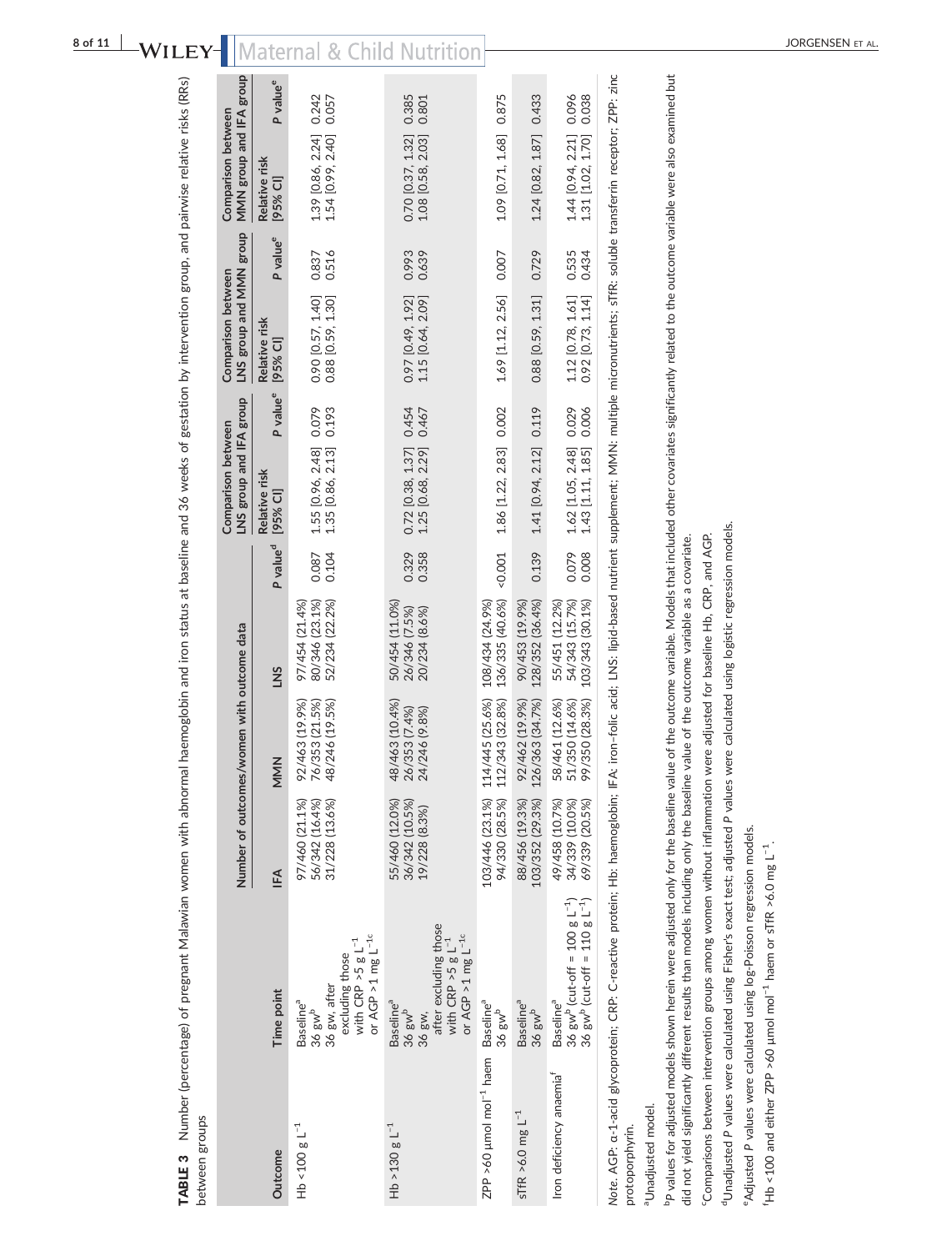## JORGENSEN ET AL. 19 OF 11

TABLE 4 Significant interactions with effect of intervention on mean Hb and proportions with low or high Hb among Malawian women at 36 gestational weeks, by baseline level of the effect modifiers

|                                         |                                                                     | Estimated least squares mean [95% CI] or estimated probability of outcome <sup>a</sup> P value |                                                                               |                                                                                    |                        | P value                              |
|-----------------------------------------|---------------------------------------------------------------------|------------------------------------------------------------------------------------------------|-------------------------------------------------------------------------------|------------------------------------------------------------------------------------|------------------------|--------------------------------------|
| <b>Outcome</b>                          | <b>Effect modifier</b>                                              | <b>IFA</b>                                                                                     | <b>MMN</b>                                                                    | <b>LNS</b>                                                                         | for the<br>interaction | for the difference<br>between groups |
| Hb at 36 gw<br>$(g L^{-1})$             | Anaemic at enrolment<br>No.<br>Yes                                  | 115.2 [113.5, 116.9]<br>104.7 [101.2, 108.3]                                                   | 112.6 [111.0, 114.3]<br>102.5 [99.1, 105.9]                                   | 113.0 [111.3, 114.6]<br>100.9 [97.5, 104.3]                                        | 0.026                  | 0.062<br>0.297                       |
|                                         | High sTfR at enrolment<br>No.<br>Yes                                | 113.7 [112.0, 115.4]<br>112.4 $[108.5, 116.3]$ <sub>a</sub>                                    | 112.1 [110.3, 113.8]<br>105.4 $[102.0, 108.8]_h$                              | 112.2 [110.5, 113.9]<br>103.9 [100.2, 107.6] <sub>b</sub>                          | 0.003                  | 0.325<br>0.004                       |
| Low Hb<br>$($ < 100 g L <sup>-1</sup> ) | Malaria at enrolment<br>No.<br><b>Yes</b>                           | $0.17$ [0.13, 0.22]<br>$0.15$ [0.08, 0.25] <sub>b</sub>                                        | $0.23$ [0.18, 0.28]<br>$0.13$ [0.08, 2.22] <sub>b</sub>                       | $0.20$ [0.15, 0.25]<br>$0.32$ [0.23, 0.43] <sub>a</sub>                            | 0.023                  | 0.290<br>0.005                       |
| High Hb<br>$(>130 \text{ g L}^{-1})$    | Anaemic at enrolment<br>No.<br>Yes<br>High sTfR at enrolment<br>No. | $0.11$ [0.07, 0.15]<br>$0.04$ $[0.01, 0.13]$<br>$0.09$ [0.06, 0.13]                            | $0.08$ $[0.05, 0.11]$<br>$0.01$ [< $0.01$ , $0.09$ ]<br>$0.06$ $[0.04, 0.10]$ | $0.09$ $[0.06, 0.13]$<br>$< 0.01$ [ $< 0.01$ , $> 0.99$ ]<br>$0.05$ $[0.03, 0.09]$ | 0.024<br>0.019         | 0.444<br>0.599<br>0.101              |
|                                         | Yes                                                                 | $0.10$ $[0.05, 0.21]$                                                                          | $0.07$ $[0.03, 0.15]$                                                         | 0.06 [0.02, 0.14]                                                                  |                        | 0.101                                |

Note. The models for Hb at 36 gw were adjusted for log‐AGP at enrolment, the season when enrolled, and site of enrolment. The models for low Hb were adjusted for log-ZPP at enrolment. The models for high Hb were adjusted for the season when enrolled. AGP: α-1-acid glycoprotein; Hb: haemoglobin; IFA: iron–folic acid; LNS: lipid‐based nutrient supplement; MMN: multiple micronutrients; sTfR: soluble transferrin receptor; ZPP: zinc protoporphyrin. Subscripts with nonmatching letters are significantly different (P < 0.05).

<sup>a</sup>Estimated least squares mean (95% confidence interval) Hb at 36 gw, or estimated probability of low or high Hb among those with and without anaemia, elevated sTfR, or malaria. Analyses are based on ANCOVA (SAS PROC GLM, with SLICE option) for continuous outcomes or logistic regression (SAS PROC GLIMMIX, with SLICE option) for binary outcomes.

(Milman et al., 2005), which is in line with our findings. Given the high intake of plant‐based foods in Malawi (Ndekha, 1998), it is possible that 20 mg day<sup>-1</sup> is not an adequate supplement for this population, as the phytate in certain plant‐based foods inhibits iron absorption.

There was a greater prevalence of IDA in the LNS and MMN groups compared with the IFA group when a cut-off of 110 g  $L^{-1}$ was used instead of 100 g L<sup>-1</sup>. This could signify that a higher cutoff is better able to detect IDA among women who have moderate IDA. Or it could falsely diagnose healthy women as having IDA. Our original plan was to use 100 g  $L^{-1}$  as the cut-off, as has been suggested by WHO and International Nutritional Anemia Consultative Group for adequate sensitivity and specificity in screening for IDA among pregnant women of African descent (Nestel & INACG Steering Committee, 2002; WHO, 2007; WHO/UNICEF/UNU, 2001). Without analysis of functional outcomes associated with IDA, the best cut‐off to use in this population is not known.

There were no apparent differences between the LNS and MMN groups in mean values of Hb or markers of iron status, but there was a higher prevalence of elevated ZPP (but not sTfR) at 36 gw in the LNS compared with the MMN group. Some substances in the LNS but not present in the MMN may have inhibited iron absorption from the LNS, such as calcium (280 mg per serving) and phytic acid (from peanuts). In nonpregnant, multiparous Chilean women, average (±1 SD) absorption of iron from iron sulfate alone was 25.0% (11.9% to 52.2%), compared with 13.2% (7.1% to 24.6%) when consumed with calcium and phytic acid (Jaramillo et al., 2015).

Although there was no apparent main effect of intervention group on prevalence of anaemia at 36 gw, there were interaction effects that were significant. Among women who were iron deficient at enrolment (as indicated by high sTfR), Hb was higher at 36 gw among women in the IFA group compared with both the LNS and MMN groups. This

suggests that iron deficient women may benefit more from the higher dose of iron in the IFA supplements. Among those with malaria at enrolment, the probability of anaemia at 36 gw was greater in the LNS group compared with either the IFA or MMN group. Although this may be a spurious finding, it is possible that malaria‐induced inflammation inhibited iron absorption, which was already potentially an issue for the LNS group.

Strengths of the study include random allocation of participants, blinding of group assignment among staff involved in data collection, laboratory analyses, and statistical analyses, and rigorous quality control during sample collection and laboratory analysis. Given the difference in participant characteristics between those who were lost to follow‐up and completed follow‐up, these study findings may not be generalizable to all individuals in the study catchment area. However, there were no differences between intervention groups in the proportion lost to follow‐up that may have altered the interpretation of the effect of intervention on Hb and iron status. Because we excluded women with Hb <50 g  $L^{-1}$ , the results may also not be generalizable to women with severe anaemia. Another limitation of the study is that we relied on participant reporting of supplement consumption rather than direct observation. We were also limited by the inability to blind study staff and participants from knowing who was in the LNS group. However, field workers did not know the difference between MMN and IFA capsules, and all other study staff, laboratory staff, and statisticians were blinded to group allocation until after all laboratory and statistical analyses were performed. Because of the study design, women did not start taking supplements until almost 17 gw, on average. Finally, although we considered various maternal and environmental factors as potential effect modifiers, we did not have information on other factors, such as preconceptional iron status or genetic variation among this population that may have limited iron absorption.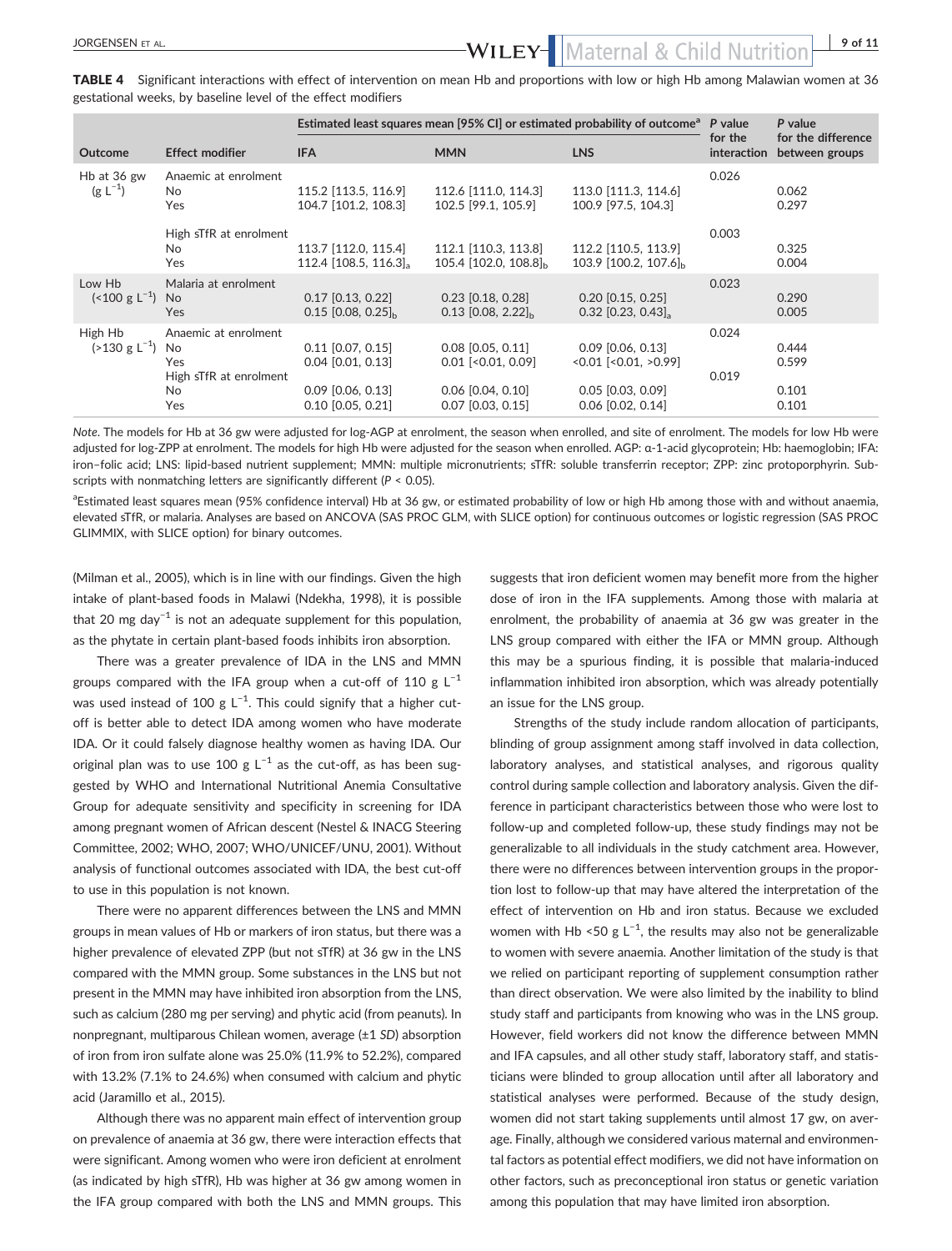### 10 of 11 WILEY-Maternal & Child Nutrition State Contract on the State of AL.

In summary, in this population of pregnant Malawian women, provision of 60 mg of iron in IFA increased mean Hb and markers of iron status but did not appear to reduce the prevalence of anaemia in comparison with provision of LNS or MMN containing 20 mg of iron. Further research is needed to determine (a) why there was no evidence of a reduced prevalence of anaemia at 36 gw with iron supplementation in this population and (b) if higher Hb or iron status later in pregnancy is beneficial with regard to health outcomes of the mother or infant. With regard to the latter issue, although Hb status among these women at enrolment  $(\leq 20 \text{ g})$  was positively associated with birth outcomes (duration of gestation, birthweight, length‐for‐age z‐score, and head circumference), there were no associations between Hb at 36 gw and birth size (Dewey & Oaks, 2017). In similar trials in Ghana and Bangladesh, higher iron status at 36 gw, as indicated by low sTfR, was associated with lower birthweight, length‐ for‐age z‐score, and head circumference (Dewey & Oaks, 2017), and evidence from other studies also suggests that elevated Hb and iron status in later pregnancy are associated with adverse birth outcomes (Dewey & Oaks, 2017; Steer, Alam, Wadsworth, & Welch, 1995). Therefore, further evaluation of the optimal dose of supplemental iron during pregnancy is warranted.

### ACKNOWLEDGMENTS

We thank the study participants and their families for their cooperation and patience; study staff for their contributions to data collection and management; laboratory staff for sample collection, processing, storage, and analyses; Jan Peerson, Charles Arnold, and Rebecca Young for their assistance with statistics; and iLiNS Steering Committee members Kenneth H Brown, Anna Lartey, Jean Bosco Ouedraogo, Stephen Vosti, and Mamane Zeilani for advice in trial conceptualization.

### CONFLICTS OF INTEREST

The authors declare that they have no conflicts of interest.

### CONTRIBUTIONS

The authors' responsibilities were as follows: PA, UA, KM, and KGD designed research; JMJ, PA, UA, AG, KM, and MN conducted research; LMB performed laboratory analyses; JMJ analysed data; JMJ wrote the paper, with critical input and comments from all other authors; JMJ and KGD had primary responsibility for final content. All authors read and approved the final manuscript.

#### ORCID

Josh M. Jorgensen <http://orcid.org/0000-0001-8299-2530>

#### REFERENCES

- Adu‐Afarwuah, S., Lartey, A., Okronipa, H., Ashorn, P., Zeilani, M., Baldiviez, L. M., … Dewey, K. G. (2016). Impact of small‐quantity lipid‐based nutrient supplement on hemoglobin, iron status and biomarkers of inflammation in pregnant Ghanaian women. Maternal & Child Nutrition. <https://doi.org/10.1111/mcn.12262>
- Allen, L. H. (2000). Anemia and iron deficiency: Effects on pregnancy outcome. The American Journal of Clinical Nutrition, 71(5 Suppl), 1280S–1284S.
- Allen, L. H., Peerson, J. M., & Maternal Micronutrient Supplementation Study Group (2009). Impact of multiple micronutrient versus iron‐folic acid supplements on maternal anemia and micronutrient status in pregnancy. Food and Nutrition Bulletin, 30(4 Suppl), S527–S532.
- Arimond, M., Zeilani, M., Jungjohann, S., Brown, K. H., Ashorn, P., Allen, L. H., & Dewey, K. G. (2015). Considerations in developing lipid‐based nutrient supplements for prevention of undernutrition: Experience from the International Lipid‐Based Nutrient Supplements (iLiNS) Project. Maternal & Child Nutrition, 11(Suppl 4), 31–61. [https://doi.](https://doi.org/10.1111/mcn.12049) [org/10.1111/mcn.12049](https://doi.org/10.1111/mcn.12049)
- Ashorn, P., Alho, L., Ashorn, U., Cheung, Y. B., Dewey, K. G., Harjunmaa, U., … Maleta, K. (2015). The impact of lipid‐based nutrient supplement provision to pregnant women on newborn size in rural Malawi: A randomized controlled trial. The American Journal of Clinical Nutrition, 101(2), 387–397.<https://doi.org/10.3945/ajcn.114.088617>
- Barrett, J. F., Whittaker, P. G., Williams, J. G., & Lind, T. (1994). Absorption of non‐haem iron from food during normal pregnancy. BMJ, 309(6947), 79–82.
- Beguin, Y. (2003). Soluble transferrin receptor for the evaluation of erythropoiesis and iron status. Clinica Chimica Acta, 329(1–2), 9–22.
- Braun, J. (1999). Erythrocyte zinc protoporphyrin. Kidney International. Supplement, 69, S57–S60.
- Cao, C., & O'Brien, K. O. (2013). Pregnancy and iron homeostasis: An update. Nutrition Reviews, 71(1), 35–51. [https://doi.org/10.1111/](https://doi.org/10.1111/j.1753-4887.2012.00550.x) j.1753‐[4887.2012.00550.x](https://doi.org/10.1111/j.1753-4887.2012.00550.x)
- Carriaga, M. T., Skikne, B. S., Finley, B., Cutler, B., & Cook, J. D. (1991). Serum transferrin receptor for the detection of iron deficiency in pregnancy. The American Journal of Clinical Nutrition, 54(6), 1077–1081.
- Chang, S. C., O'Brien, K. O., Nathanson, M. S., Mancini, J., & Witter, F. R. (2003). Hemoglobin concentrations influence birth outcomes in pregnant African-American adolescents. The Journal of Nutrition, 133(7), 2348–2355.
- Crawley, J. (2004). Reducing the burden of anemia in infants and young children in malaria‐endemic countries of Africa: From evidence to action. The American Journal of Tropical Medicine and Hygiene, 71(2 Suppl), 25–34.
- Dewey, K. G., & Oaks, B. M. (2017). U‐shaped curve for risk associated with maternal hemoglobin, iron status, or iron supplementation. The American Journal of Clinical Nutrition, 106(Suppl 6), 1694S–1702S. <https://doi.org/10.3945/ajcn.117.156075>
- Food and Nutrition Board Institute of Medicine (2002). Dietary reference intakes of vitamin A, vitamin K, arsenic, boron, chromium, copper, iodine, iron, manganese, molybdenum, nickel, silicon, vanadium, and zinc. Washington, DC: National Academy Press.
- Hjertholm, K. G., Iversen, P. O., Holmboe‐Ottesen, G., Mdala, I., Munthali, A., Maleta, K., … Kamudoni, P. (2018). Maternal dietary intake during pregnancy and its association to birth size in rural Malawi: A cross‐sectional study. Maternal & Child Nutrition, 14(1). [https://doi.org/10.1111/](https://doi.org/10.1111/mcn.12433) [mcn.12433](https://doi.org/10.1111/mcn.12433)
- Jaramillo, A., Briones, L., Andrews, M., Arredondo, M., Olivares, M., Brito, A., & Pizarro, F. (2015). Effect of phytic acid, tannic acid and pectin on fasting iron bioavailability both in the presence and absence of calcium. Journal of Trace Elements in Medicine and Biology, 30, 112–117.<https://doi.org/10.1016/j.jtemb.2014.11.005>
- Johnson‐Spear, M. A., & Yip, R. (1994). Hemoglobin difference between black and white women with comparable iron status: Justification for race‐specific anemia criteria. The American Journal of Clinical Nutrition, 60(1), 117–121.
- Mei, Z., Serdula, M. K., Liu, J. M., Flores‐Ayala, R. C., Wang, L., Ye, R., & Grummer‐Strawn, L. M. (2014). Iron‐containing micronutrient supplementation of Chinese women with no or mild anemia during pregnancy improved iron status but did not affect perinatal anemia. The Journal of Nutrition, 144(6), 943–948. [https://doi.org/10.3945/](https://doi.org/10.3945/jn.113.189894) [jn.113.189894](https://doi.org/10.3945/jn.113.189894)
- Milman, N., Bergholt, T., Eriksen, L., Byg, K. E., Graudal, N., Pedersen, P., & Hertz, J. (2005). Iron prophylaxis during pregnancy—How much iron is